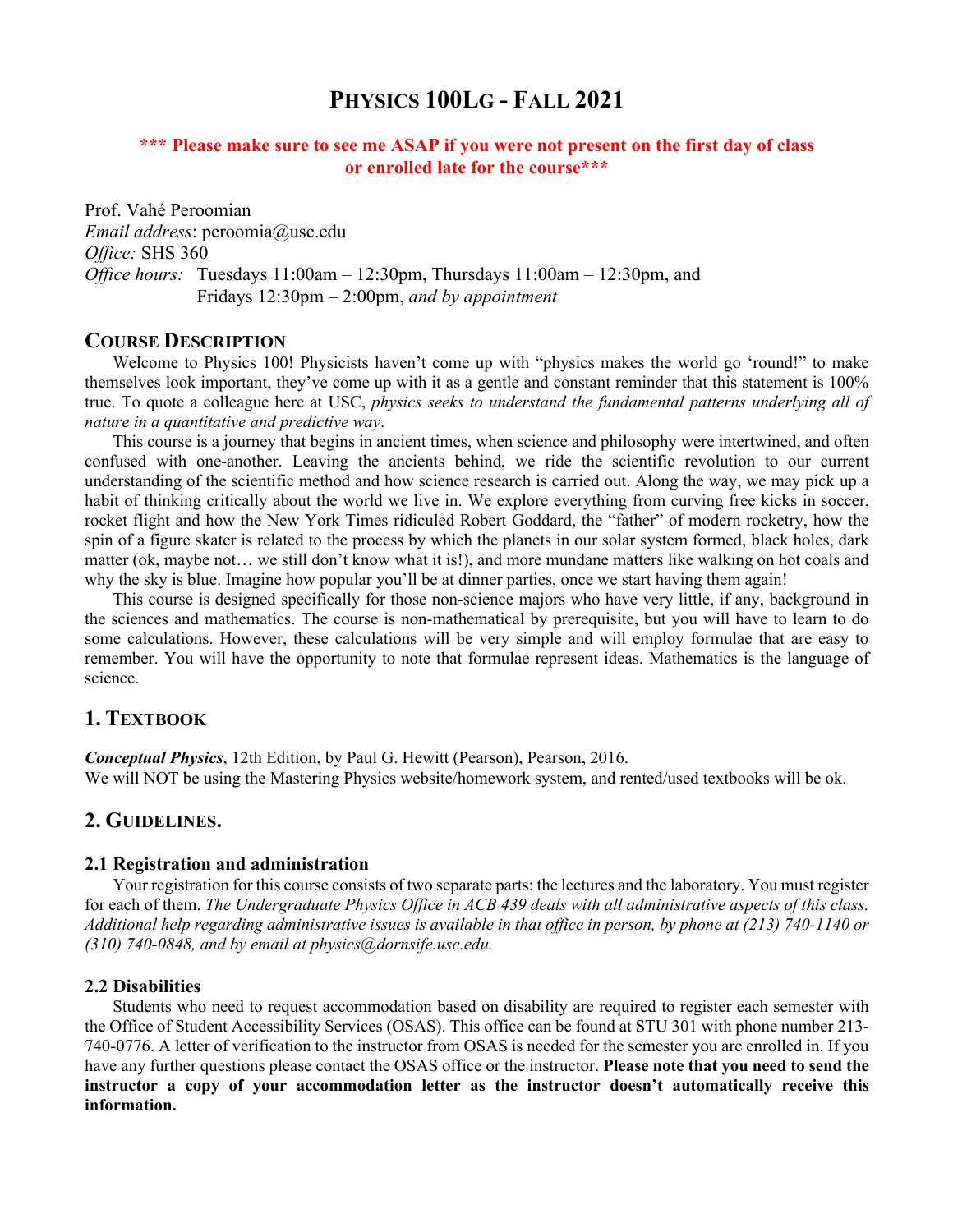#### **2.3 Grading**

Your grade will be determined according to the following key: *80% lectures:*  10% Homework 40% Midterms (best two out of three, 20% each) 30% Final exam *20% laboratory*

Broadly speaking, grading is done by the distribution curve of the combined scores of exams, homeworks and lab. No rigid percentage marks (such as, e.g., a rule that 90% corresponds to an A–, or similar) are used. Further details about the grading procedure are given in class. **You cannot pass the course if you do not earn a passing grade (14/20 or 70%) on the lab portion of the course.**

**Students taking the course Pass / No Pass must reach a minimum overall score of 70% to pass the course, regardless of the manner in which letter grades are assigned to students taking the class for a letter grade.** 

#### **2.4 Attendance**

Attendance is **not** mandatory in this course. However, many of the class announcements will be made during lecture, and it is your responsibility to make sure you don't miss important announcements.

#### **2.5 Exams**

There will be three 50-minute midterm exams and one 80-minute final exam consisting of multiple choice and fill-in-the-blank questions. The midterms will be given during the lecture that they are scheduled in. Of the three midterms, only the scores of the two highest will be counted, and the score of the lowest of the three will be dropped. The midterms will cover the course material incrementally throughout the semester, and the final exam will cover the whole course. **All exams are closed book.** 

*Please note that the third midterm exam can serve as a make-up exam for either of the first two exams. There will not be any other make-up exams. Any student missing two of the three midterms will only have recorded the points scored on the one exam taken.* 

#### **2.6 Homework**

There will be 7 homework assignments, due every other week, at midnight on Fridays. Homework can be turned in up to 24 hours late for 50% credit. Homework will consist of 10 short answer questions that will become available on Blackboard as soon as the deadline for the previous assignment passes. Homework will be turned in on Blackboard. Please note that exceptions will not be made to homework deadlines, except for medical emergencies.

I expect that it will take a couple of hours to complete each of your homework sets. The homework sets are the central means by which to master the course material, and, consequently, to perform well in the exams.

**Your responses to the homework questions must be in your own words, and not copied/pasted from other sources, including other students. Students that are found to have plagiarized their homework answers will receive a 0 on that assignment. A second offence will result in referral to USC's Student Judicial Affairs and Community Standards and an automatic F in the course.** 

Homework will count for 15% of your total score. Each of the 7 assignments listed below will be worth 100 points, and a cumulative score of 500 out of the maximum 700 points will equate to a 100% homework grade (this is equivalent to, but better than, dropping two homeworks as you can use all 7 assignments plus the bonus to reach the 500 points).

#### **Homework Schedule**

| Homework #1 | Due: Friday, September 10, 2021 |
|-------------|---------------------------------|
| Homework #2 | Due: Friday, September 24, 2021 |
| Homework #3 | Due: Friday, October 8, 2021    |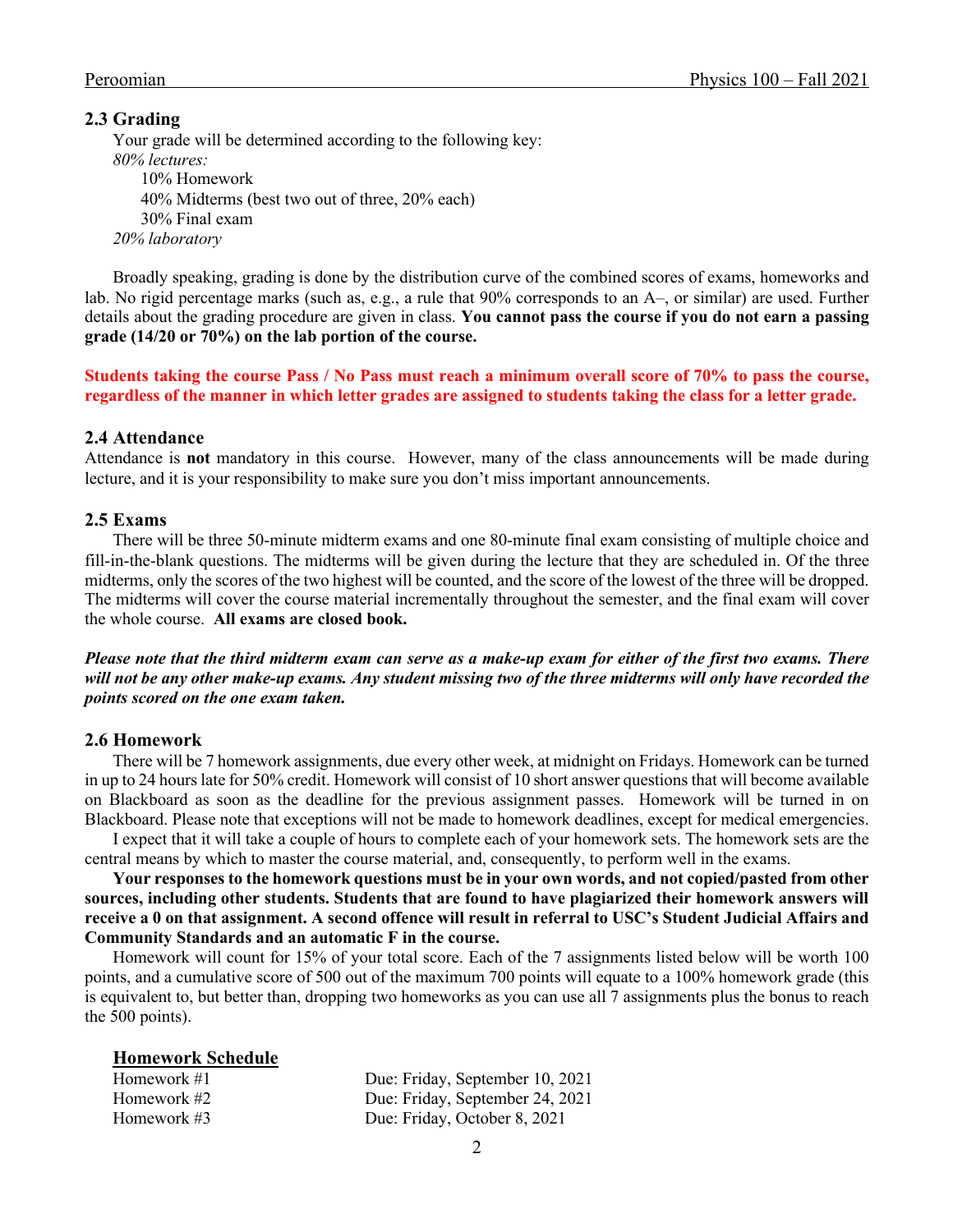| Homework #4 | Due: Friday, October 22, 2021  |
|-------------|--------------------------------|
| Homework #5 | Due: Friday, November 5, 2021  |
| Homework #6 | Due: Friday, November 19, 2021 |
| Homework #7 | Due: Friday, December 3, 2021  |

#### **2.6 Laboratory**

The course Physics 100 has a **mandatory** laboratory component, and you should already be signed up for one of the laboratory sessions. The purpose of the laboratory is to give you some feeling for making and interpreting observations, thereby reinforcing some of the course material by direct experience. Indeed, without such experience, some of the theoretical material could appear a little too abstract.

**Note that late registration in the course will NOT excuse you from any labs you've missed, and you must contact the Lab Director, Joseph Vandiver (Email: vandiver@usc.edu) IMMEDIATELY if you've signed up late for the course.**

I hope that our laboratory will enhance your experience and enjoyment of this course. Please appreciate the great logistical complexity of arranging laboratories for so many people with such a broad variety of backgrounds: I therefore kindly request your good will and patience in this enterprise.

Questions concerning the laboratory should be referred to the Lab Director, Joseph Vandiver (Email: vandiver@usc.edu).

| <b>Week of Term</b> | <b>Lab Title</b>                    |
|---------------------|-------------------------------------|
| August 23, 2021     | Basic Aspects of Physics            |
| August 30, 2021     | No Labs                             |
| September 6, 2021   | Acceleration down an Inclined Plane |
| September 13, 2021  | No Labs                             |
| September 20, 2021  | <b>Conservation Laws of Motion</b>  |
| September 27, 2021  | No Labs                             |
| October 4, 2021     | Projectile Motion                   |
| October 11, 2021    | No Labs                             |
| October 18, 2021    | No Labs                             |
| October 25, 2021    | Thermal Expansion                   |
| November 1, 2021    | No Labs                             |
| November 8, 2021    | Light and Color                     |
| November 15, 2021   | No Labs                             |
| November 22, 2021   | No Labs                             |
| November 29, 2021   | No Labs                             |

Labs will begin during the first week of classes, with the following schedule: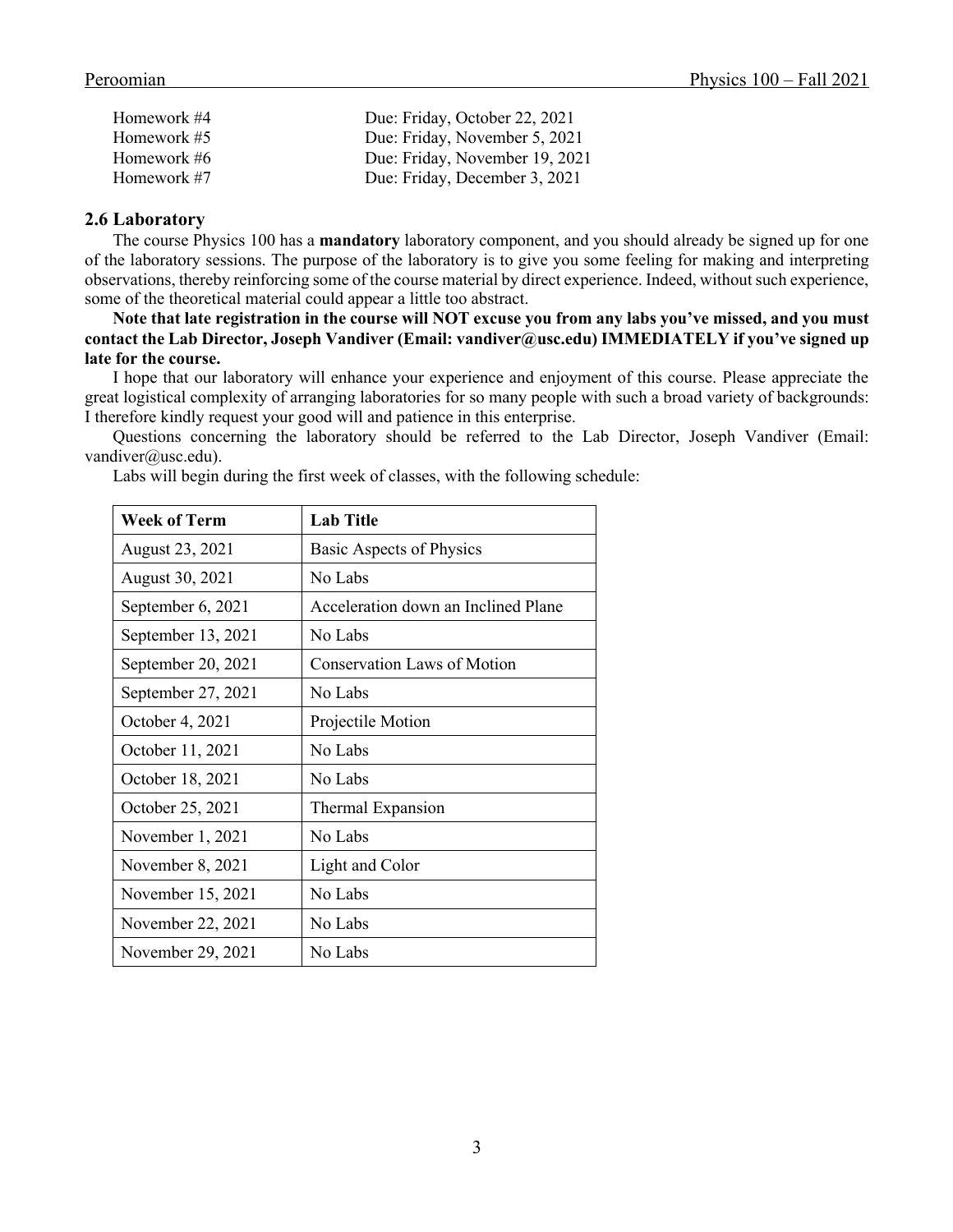# **3. SUPPORT**

You have a variety of opportunities for support available to you.

## **3.1 LECTURE**

Do not underestimate the value of questions during the lecture period. In large lectures, many students are reluctant to pose questions that they fear might seem silly to their instructor or to their peers. Almost always, if one student asks a question, there are several other students who were wondering about the same issue. Often such questions tell the instructor what material might benefit from a more detailed discussion.

# **3.2 INSTRUCTOR OFFICE HOURS**

I will have 4.5 hours of office hours each week. Office hours will be held in SHS363, the conference room next to my office. You can also make an appointment to talk to me if you cannot make it to any of the office hours listed on the first page of the syllabus. In this case, it is best to contact me by email at least one day before you'd like to meet, or see me immediately after class.

## **3.3 ELECTRONIC ASSISTANCE**

Everyone registered in this course should find a link to the course in their *Blackboard* account. All information about the course will be posted on *Blackboard* at http://blackboard.usc.edu.

At this address, you will find this Syllabus, important announcements, homework sets, etc. Solutions to your homework sets (after the due date) will be placed on *Blackboard*.

## **4. OBTAINING YOUR GRADES**

You will be able to access your grades in Physics 100 via *Blackboard* at http://blackboard.usc.edu.

# **5. FACULTY LIAISON**

All courses in the Department of Physics & Astronomy have an assigned Faculty Liaison to serve students as a confidential, neutral, informal, and independent resource when they wish to discuss issues concerning their course without directly confronting their instructor. The Faculty Liaison for this course is Prof. Jack Feinberg (feinberg@usc.edu, 213-740-1134, SSC 327).

## **6. FEEDBACK**

Feedback regarding all aspects of these lectures is very much appreciated and welcome at any time. Please get in touch with your instructor via email, after lectures, or during office hours.

# **7. STATEMENT ON ACADEMIC CONDUCT AND SUPPORT SYSTEMS**

#### **7.1 ACADEMIC CONDUCT:**

Plagiarism – presenting someone else's ideas as your own, either verbatim or recast in your own words – is a serious academic offense with serious consequences. Please familiarize yourself with the discussion of plagiarism in *SCampus* in Part B, Section 11, "Behavior Violating University Standards" policy.usc.edu/scampus-part-b. Other forms of academic dishonesty are equally unacceptable. See additional information in *SCampus* and university policies on scientific misconduct, http://policy.usc.edu/scientific-misconduct.

### **7.2 SUPPORT SYSTEMS:**

# *Student Counseling Services (SCS) – (213) 740-7711 – 24/7 on call*

Free and confidential mental health treatment for students, including short-term psychotherapy, group counseling, stress fitness workshops, and crisis intervention. engemannshc.usc.edu/counseling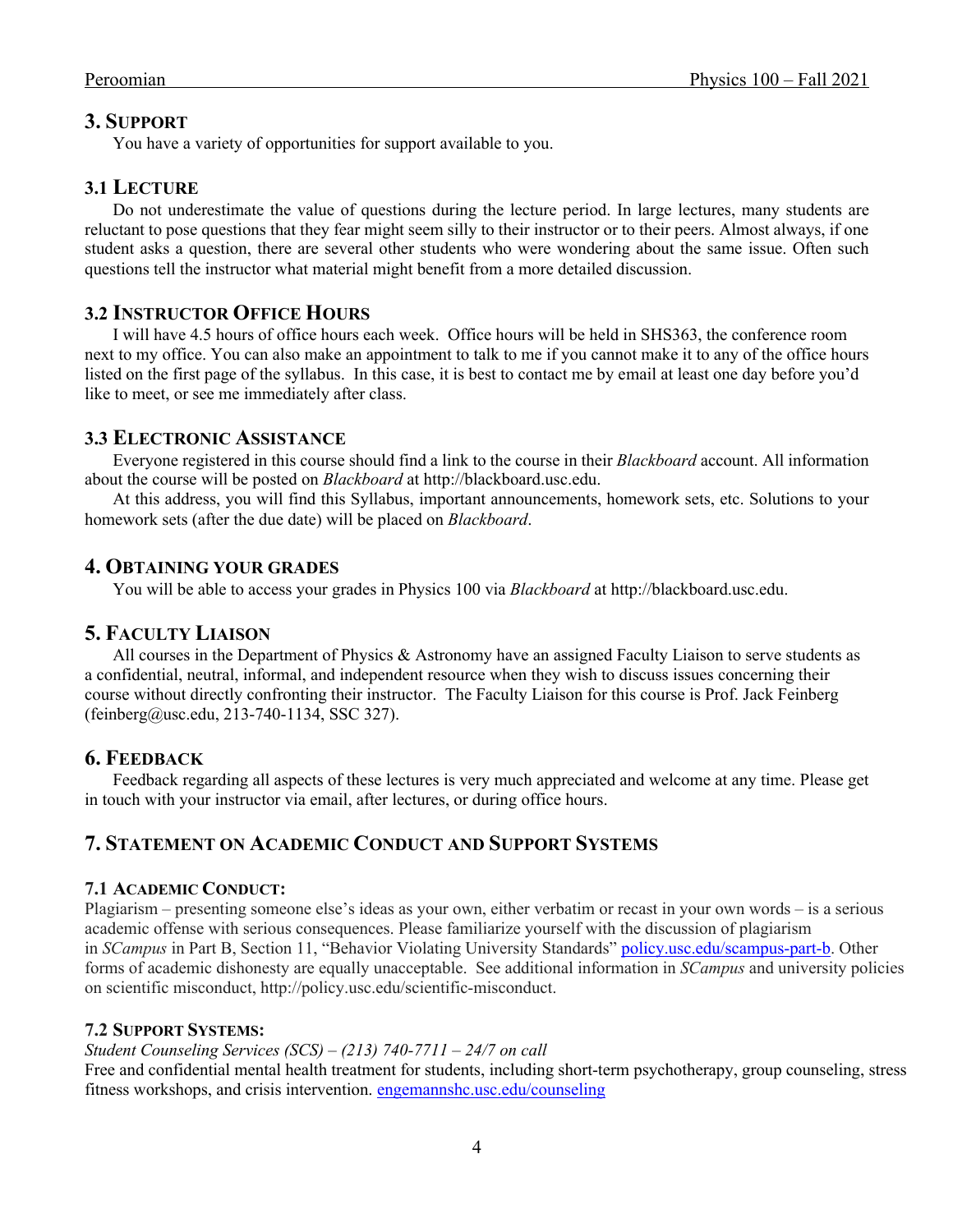### *National Suicide Prevention Lifeline – 1 (800) 273-8255*

Provides free and confidential emotional support to people in suicidal crisis or emotional distress 24 hours a day, 7 days a week. www.suicidepreventionlifeline.org

*Relationship and Sexual Violence Prevention Services (RSVP) – (213) 740-4900 – 24/7 on call* Free and confidential therapy services, workshops, and training for situations related to gender-based harm. engemannshc.usc.edu/rsvp

#### *Sexual Assault Resource Center*

For more information about how to get help or help a survivor, rights, reporting options, and additional resources, visit the website: sarc.usc.edu

*Office of Equity and Diversity (OED)/Title IX Compliance – (213) 740-5086*

Works with faculty, staff, visitors, applicants, and students around issues of protected class. equity.usc.edu *Bias Assessment Response and Support* Incidents of bias, hate crimes and microaggressions need to be reported allowing for appropriate investigation and response. studentaffairs.usc.edu/bias-assessment-response-support

*The Office of Student Accessibility Services*

Provides certification for students with disabilities and helps arrange relevant accommodations. **osas.usc.edu** 

*Student Support and Advocacy – (213) 821-4710*

Assists students and families in resolving complex issues adversely affecting their success as a student EX: personal, financial, and academic. studentaffairs.usc.edu/ssa

### *Diversity at USC*

Information on events, programs and training, the Diversity Task Force (including representatives for each school), chronology, participation, and various resources for students. diversity.usc.edu

### *USC Emergency Information*

Provides safety and other updates, including ways in which instruction will be continued if an officially declared emergency makes travel to campus infeasible. emergency.usc.edu

*USC Department of Public Safety – UPC: (213) 740-4321 – HSC: (323) 442-1000 – 24-hour emergency or to report a crime.* 

Provides overall safety to USC community. dps.usc.edu

### **8. SOME USEFUL DATES**

| August 23              | Fall semester classes begin                                                              |
|------------------------|------------------------------------------------------------------------------------------|
| September 6            | Labor Day (University Holiday)                                                           |
| September 10           | Last day to drop class without a mark of "W," and last day to<br>change enrolment option |
| September 27 (Monday)  | Midterm 1                                                                                |
| October $14 - 15$      | <b>Fall Recess</b>                                                                       |
| October 20 (Wednesday) | Midterm 2                                                                                |
| November 12            | Last day to drop class with mark of "W"                                                  |